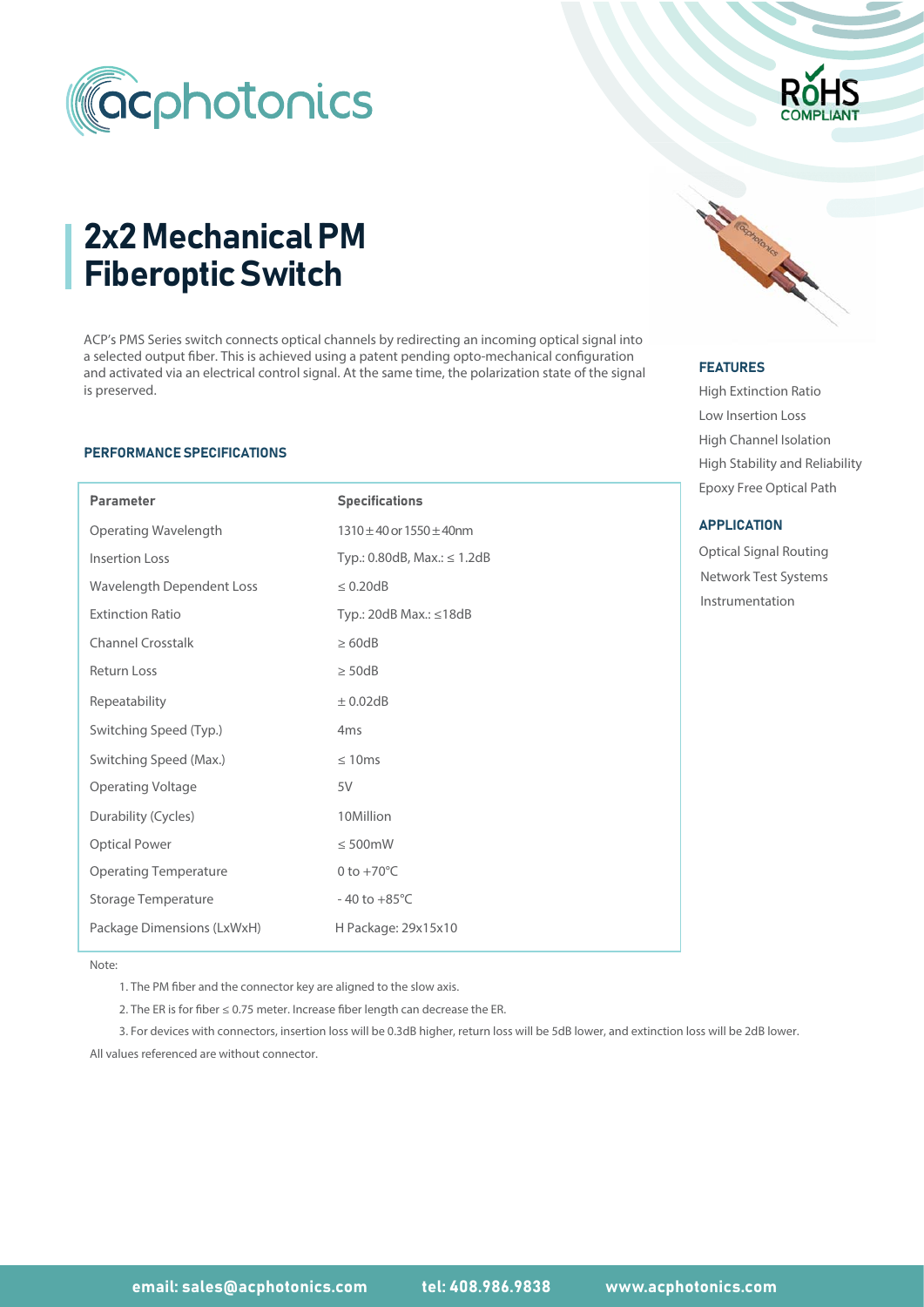





#### MECHANICAL DIMENSIONS

H Package





PORT CONFIGURATIONS